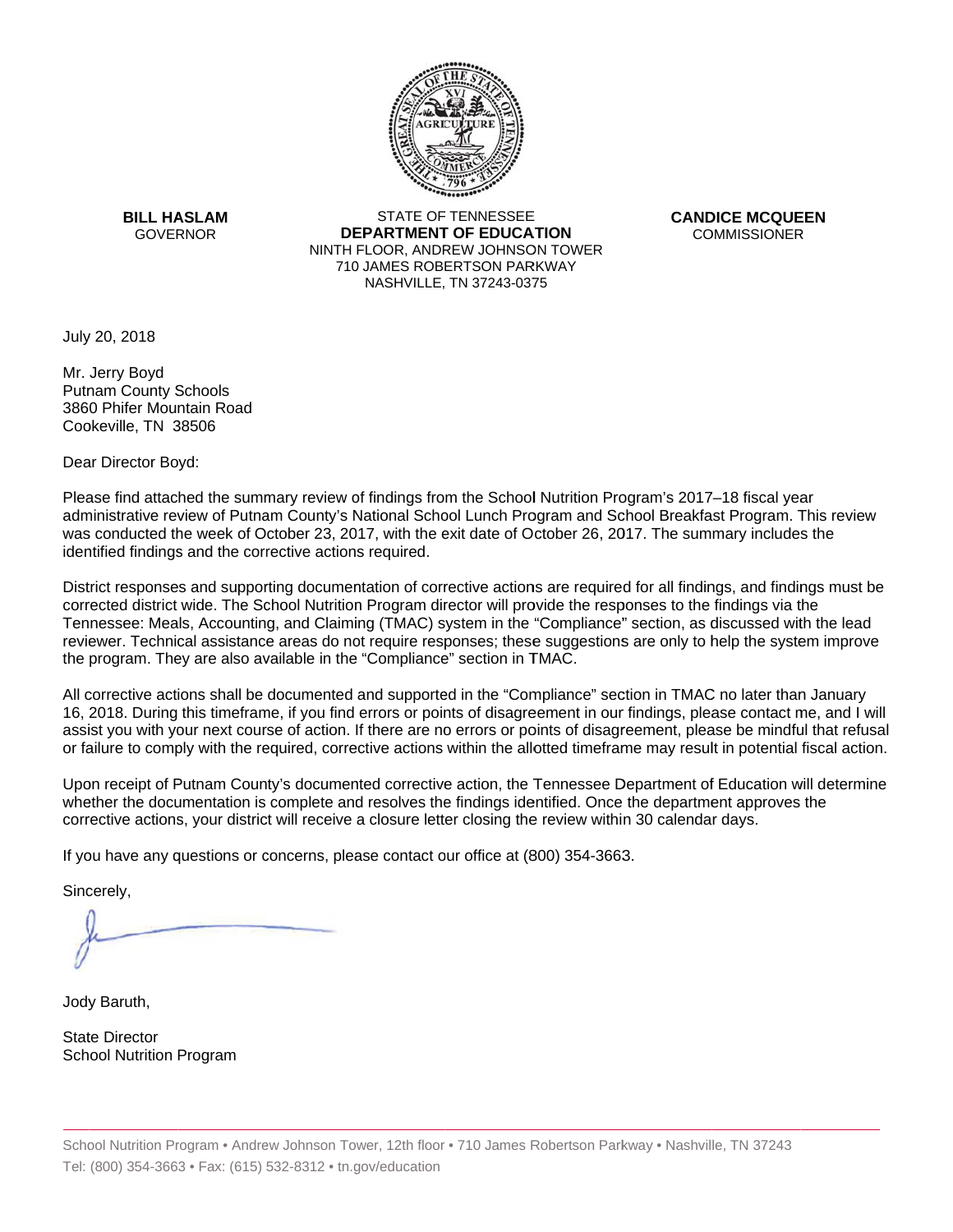

#### **Putnam County (710)**

**Review ID: 777**

#### **Exit Conference Date: 10 /26/2017**

Review Year: 2018 Month of Review: Lead Reviewer: Cindy Cooper

|      | <b>Findings</b> |                            |                                   |
|------|-----------------|----------------------------|-----------------------------------|
| Area | ID              | <b>Finding Description</b> | <b>Required Corrective Action</b> |

# **SFA - Level Findings**

| $100 -$<br>Certification<br>and Benefit<br>Issuance | $V - 0100$ | There were errors in<br>application processing. There<br>were two applications<br>involving three students<br>approved incorrectly.                                                                                                                                                                                                                                                                                                                                                                                                                                                     | Notify the households of their benefit change,<br>and upload copies of the notification letters that<br>were sent home to the households.                                                                                                                                                                                                                                                             |
|-----------------------------------------------------|------------|-----------------------------------------------------------------------------------------------------------------------------------------------------------------------------------------------------------------------------------------------------------------------------------------------------------------------------------------------------------------------------------------------------------------------------------------------------------------------------------------------------------------------------------------------------------------------------------------|-------------------------------------------------------------------------------------------------------------------------------------------------------------------------------------------------------------------------------------------------------------------------------------------------------------------------------------------------------------------------------------------------------|
| $100 -$<br>Certification<br>and Benefit<br>Issuance | $V - 0100$ | The denial letter was missing<br>the reason for denial and a<br>statement that the household<br>can reapply at any time.                                                                                                                                                                                                                                                                                                                                                                                                                                                                | Update the denial letter to include all<br>requirements, and upload a copy of the template<br>denial letter.                                                                                                                                                                                                                                                                                          |
| $100 -$<br>Certification<br>and Benefit<br>Issuance | $V - 0100$ | There were five students<br>categorized as homeless that<br>could not be validated. The<br>process to certify migrant and<br>homeless status involved<br>secretaries entering a code in<br>the student information<br>system, and once entered, the<br>student's status was<br>automatically transferred in<br>the SNP eligibility system as<br>free. There were notification<br>forms sent to SNP for some of<br>the homeless-certified<br>students; however, many<br>were incomplete missing<br>either the certification date or<br>the name and title of the<br>certifying official. | Update the process or certifying homeless and<br>migrant students so that it includes the student's<br>name, date of the issue of the status, name<br>and/or signature of the certifying official and his<br>or her title. Upload a copy of the process to<br>various school counselors and certify a student as homeless or migrant for<br>receiving free meals. Include any forms if<br>applicable. |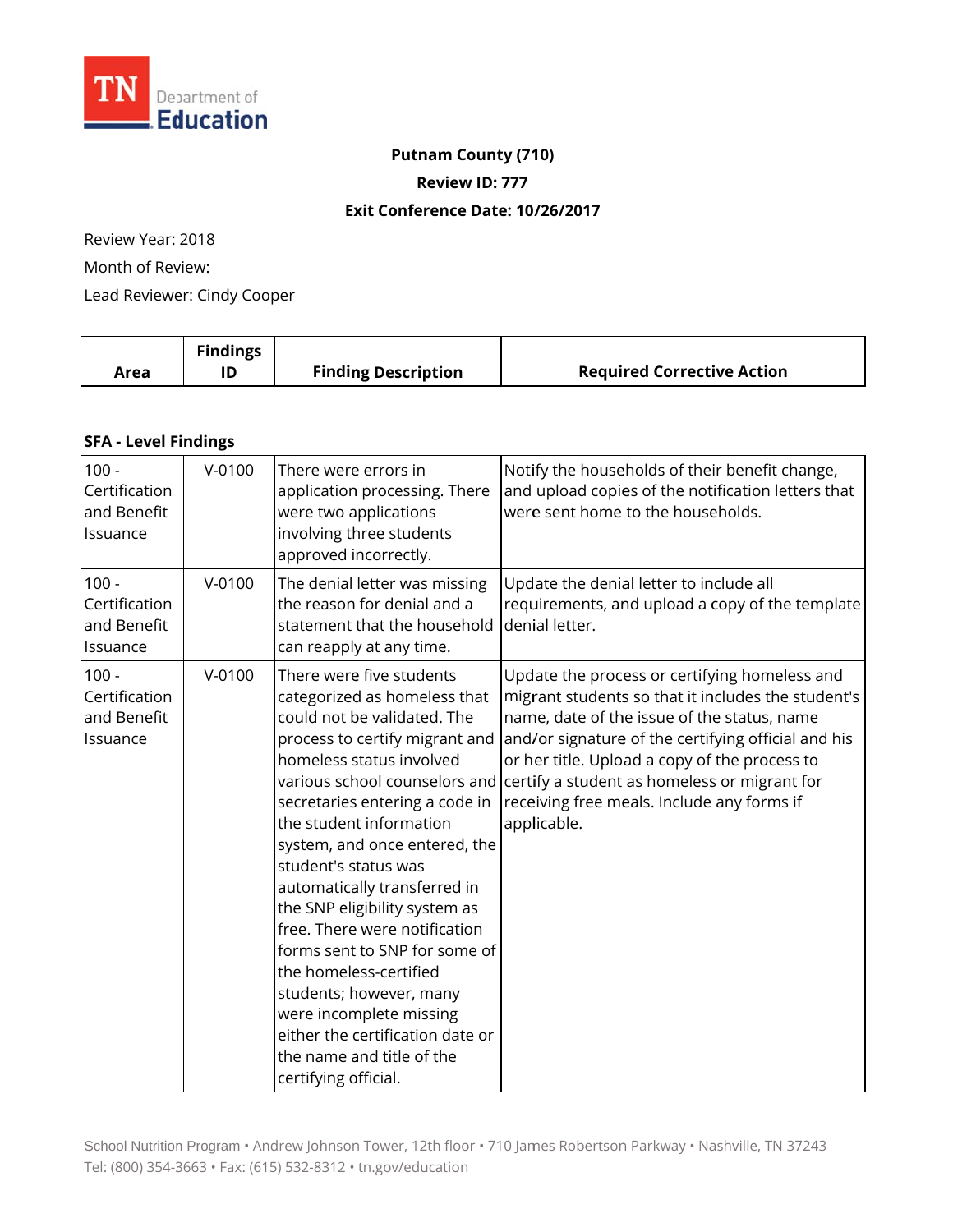

| 1400 - Food<br>Safety             | $V-1400$ | The written food safety plan<br>did not contain monitoring<br>and maintenance of records.                                                                                                                                                                      | Update the food safety plans to include<br>monitoring and record maintenance. Upload a<br>copy of the updated food safety plan to<br>demonstrate compliance.                                                                                                                                |
|-----------------------------------|----------|----------------------------------------------------------------------------------------------------------------------------------------------------------------------------------------------------------------------------------------------------------------|---------------------------------------------------------------------------------------------------------------------------------------------------------------------------------------------------------------------------------------------------------------------------------------------|
| $200 -$<br>Verification           | $V-0200$ | Two selected applications to<br>fulfill the error prone<br>requirement did not meet the<br>definition of error prone.                                                                                                                                          | Investigate why the software program identified<br>these applications as error prone, and adjust the<br>settings. Upload email communications with the<br>software vendor to show that the verification<br>selection process has been corrected.                                            |
| $200 -$<br>Verification           | $V-0200$ | The verification notification<br>letter was missing the Use of<br>Information Statement.                                                                                                                                                                       | Update the verification notification letter<br>template, and upload a copy of the verification<br>notification letter template.                                                                                                                                                             |
| $700 -$<br>Resource<br>Management | $V-0700$ | The July 1, 2017 operating<br>balance reported in the<br>financial report in TMAC did<br>not match local financial<br>reports.                                                                                                                                 | Work with the district finance director to<br>investigate the discrepancy and obtain the<br>correct starting balance, revenue, and expenses<br>for the 2016-17 school year. Contact the state<br>agency to update the financial report and upload<br>documentation to support the response. |
| 800 - Civil<br>Rights             | $V-0800$ | There was one student at<br>Monterey High School that<br>had a diet prescription and<br>local district health form<br>indicating that the student<br>had a disability and required a<br>gluten-free diet. The diet<br>prescription was not always<br>followed. | Create a procedure to ensure modified diets are<br>served as prescribed. Upload the procedure to<br>demonstrate compliance. Be sure to include the<br>positions/titles of persons involved in the<br>process.                                                                               |

## Site - Level Findings: Jere Whitson Elementary (0050)

| 1400 - Food | $V-1400$ |                               | There was one product (Juice) Train staff on receiving deliveries and the Buy |
|-------------|----------|-------------------------------|-------------------------------------------------------------------------------|
| Safety      |          | that was non domestic that    | American process. Upload a copy of the training                               |
|             |          | was not included on the SFA's | that includes topics that were trained.                                       |
|             |          | Buy American exception form.  |                                                                               |
|             |          |                               |                                                                               |